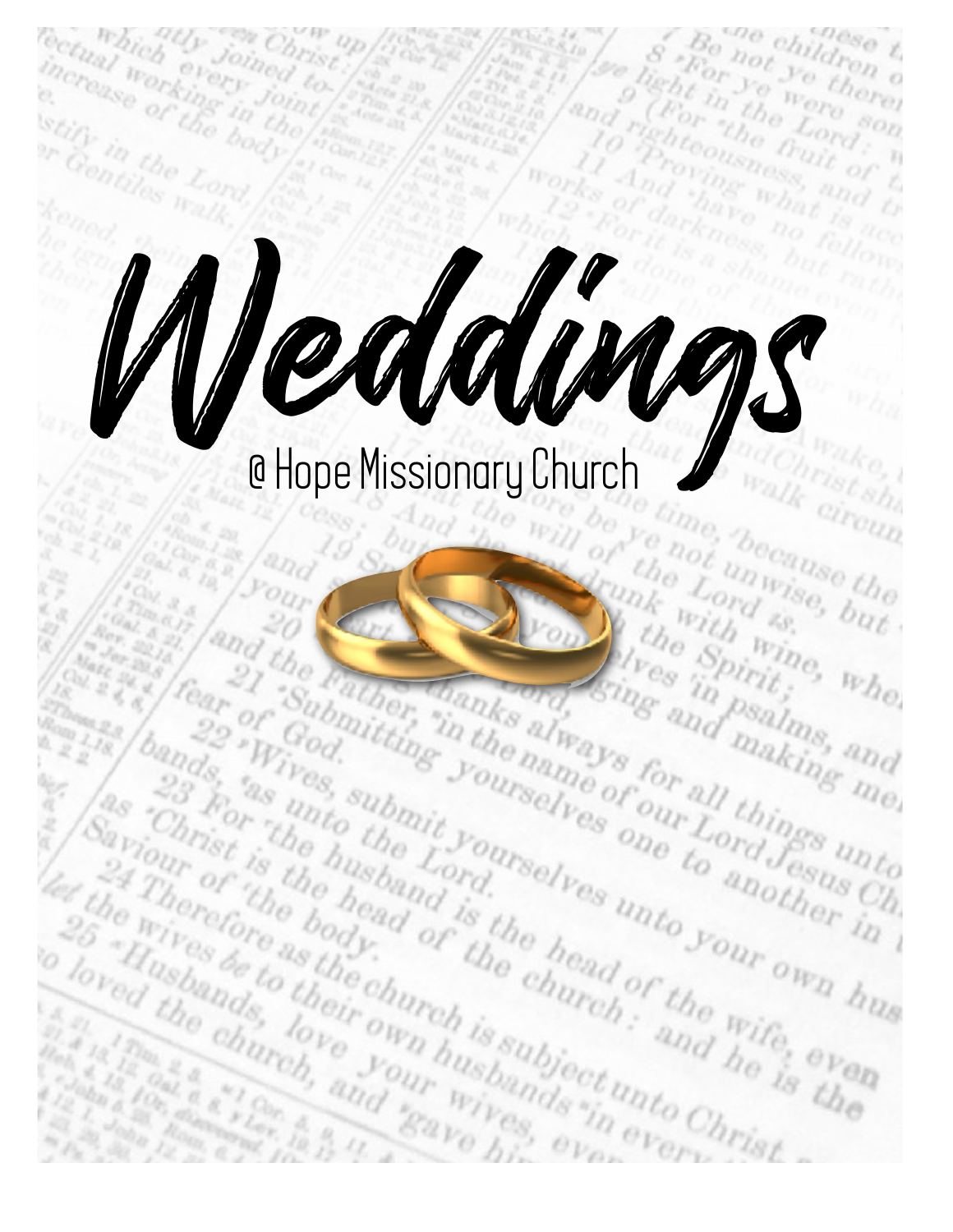# Wedding Process

*Hope Church is always excited when individuals feel that God is leading them to unite in the marriage covenant! In order to make your wedding day the best it can be, we offer the following steps to begin the planning…*

- **1.** *Contact an HMC pastor- You likely already have an idea of which pastor you would prefer to conduct your wedding ceremony. Start the process by giving him a phone call at the church office (260-824-1844) or email him through the church website (www.hope4thefamily.com/staff). The following staff pastors are able to conduct marriage ceremonies at Hope Church:*
	- *a. Mark Wilson e. Chris Kuntz*
	- *b. Geoff Cocanower f. Josh Nash*
	- *c. Ross Kilgore g. Todd Rupp*
	- *d. Kent Koteskey*

*If your intent is to ask a pastor other than one of those listed above, please contact Pastor Kent in our church office.*

*The pastor will want to have a conversation with you to help figure out things like:* 

- *a. Do you fit the eligibility guidelines for being married here at Hope?*
- *b. ls the pastor you've chosen available to be there on the date on which you're hoping to be married?*
- *c. What type of premarital counseling do you need to plan to be a part of leading up to your big day?*
- **2.** *Contact Hope's Front Office- After you have spoken with a pastor, contact Beth Baumgartner in our front office here at Hope. She's the one who can get your wedding officially scheduled on the church calendar. Simply call the church office (260-824-1844) or email her (beth@hopemc.org).*
- **3.** *Contact your wedding coordinator- After you have confirmed the officiating pastor and the date on the church calendar, we will provide you with a wedding coordinator who will help you with everything in the planning of your big day.*

*These ladies are professionals at what they do and they'll walk alongside you all the way! We have two*  wedding coordinators, and we encourage you to read their biographies on the following page so you'll have a *pretty good idea of who they are.*

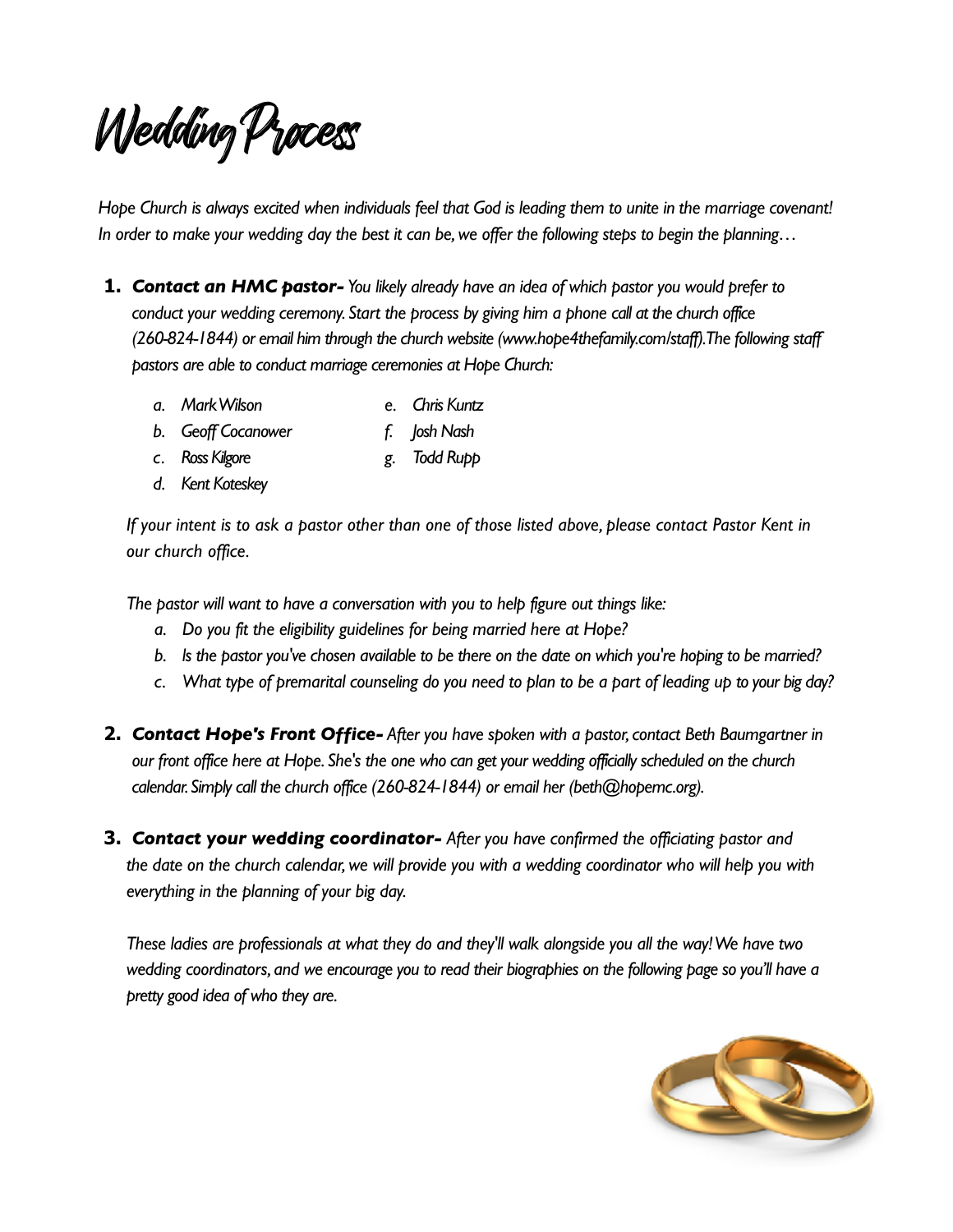Wedding Coordinators

*These professionals excel at what they do and they'll walk alongside you all the way! We'll direct you to whichever coordinator has availability to work with you on your big day, but we thought you might like to know a little about them.* 

# *Kathy Steffen*

*Phone- 260.273.0444*

*My husband, Scott, and I have attended Hope Missionary Church with our family since 2009.*

*In 2010, I transitioned out of a 20-year career in the medical field to help my husband run his computer / IT business in Bluffton. I am a graduate of the Wells County Leadership Academy and continue to serve in this organization.*

*I* delight in supporting my family's activities, being creative and artistic, and *appreciating life's details.*



# *Jamie Steffen*

*Email- jlsafw06@yahoo.com* 

*Phone- 260.255.1223*

*My husband, Phil, and I were married in June 2006 and in the first four years of marriage moved all over the United States and England. Although my husband is still in the Air Force, we, along with our four children, were finally able to settle down and have lived in Ossian since 2010. We have attended Hope Missionary Church since August of the same year.*

*I graduated from International Business College of Indianapolis in 2003 with an Associate's degree in Travel & Hospitality Management. Although there are many categories that fall under the "umbrella" of my degree, my passion is in event planning.*



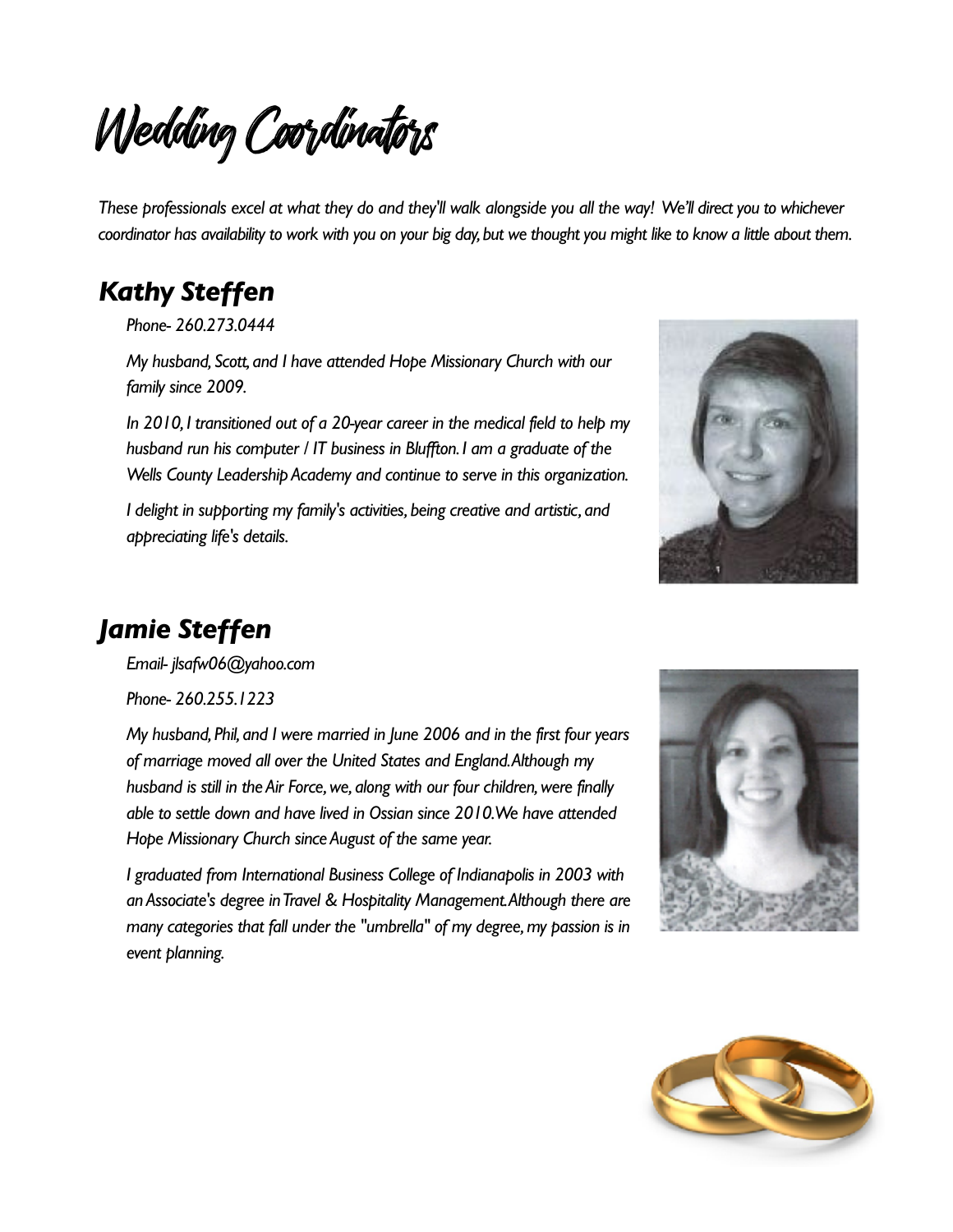Pro-Marriage Policy

*Hope Church stands on the foundation of scripture to understand that marriage is the second most important relationship in a person's life— second only to our relationship with Christ alone. In addition, we appreciate that marriage is a meaningful illustration of Christ's love for the church. We take marriage very seriously at Hope Church, and we want to do everything we can to help get couples off to a great start in their marriage!* 

*Because Hope Missionary Church is pro-marriage and pro-family, the following policy has been adopted to help couples have the greatest chance of success in their marriage as possible.*

- *• Couples planning to marry must announce their intentions to one of the pastors at least 6 months prior to their marriage. Before wedding plans can be made, a conversation with one of the pastors is necessary. Further, a dating period of at least 6-12 months prior to engagement is required.*
- *• Couples who desire to be married at Hope Church must have attended for at least 6 months (at least one of the parties).*
- *• Couples will agree to take the required eight-week class to prepare them for their upcoming marriage. Alternative pre-marriage counseling may be substituted. Two post-marriage counseling sessions are recommended during the first year of marriage.*
- *• After getting married, couples are strongly encouraged to attend our annual Marriage Enrichment Weekend.*
- *• Lastly, couples are encouraged to partner with a mentor couple who have been married at least 5 years and agree to informal meetings with the newlyweds at least 3 times during the first year after the ceremony.*

*The family is a priority to God... and to Hope Church!*

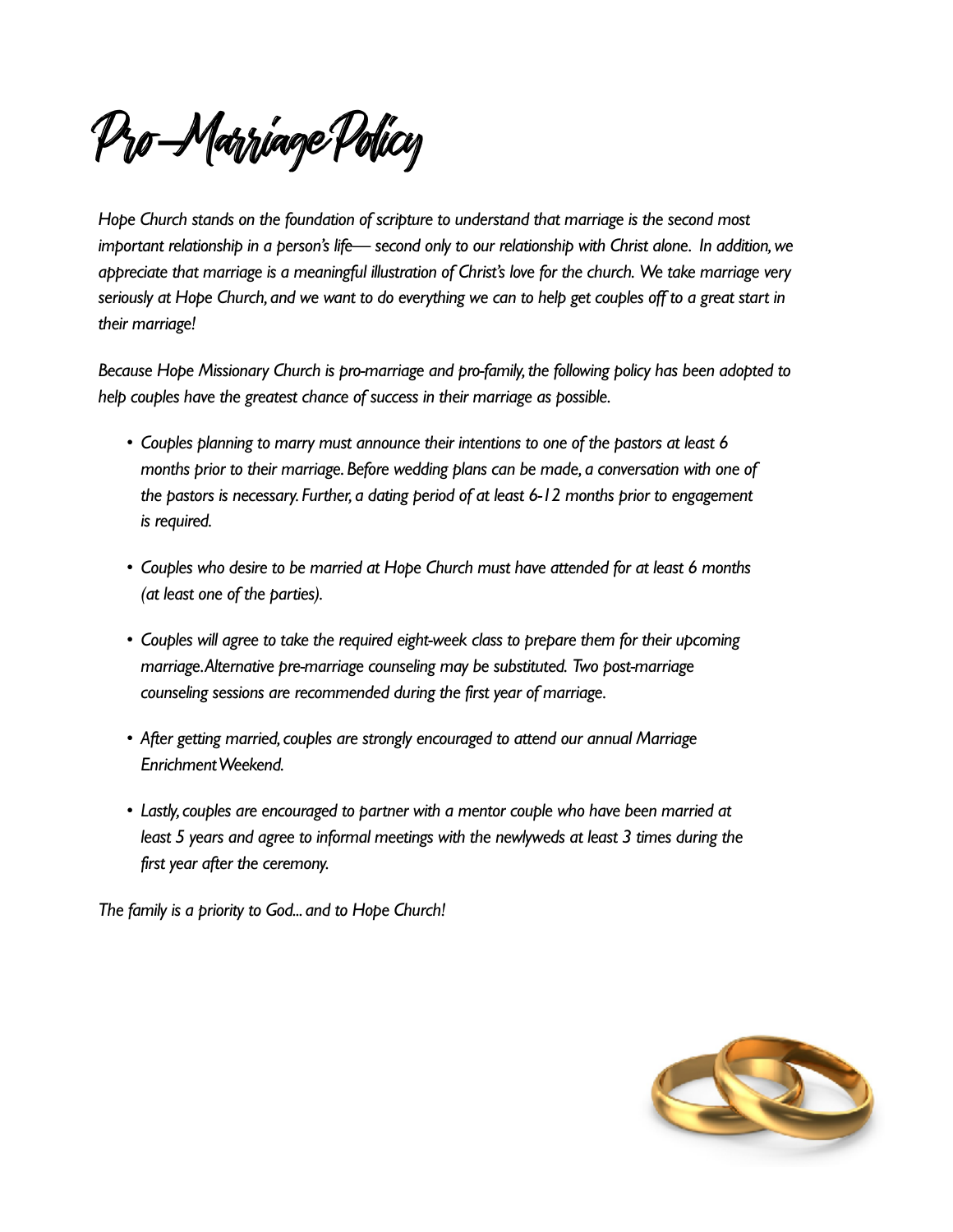Remarriage Policy

### *In addition to the Pro-Marriage Policy on the previous page, the following is also expected in the case of remarriage…*

- Remarriage is permitted in the event that the previous marriage was ended because of physical *adultery. (See Matthew 5:32, 19:9)*
- *• Remarriage is Biblically permitted in the case that the partner was deserted by their spouse (i.e. he/she initiated the divorce). (See I Corinthians 7:15, 16)*
- *• When a divorce occurred prior to conversion, remarriage may be permitted. (See 2 Corinthians 5:17, Romans 8:1)*
- *• Remarriage is permitted if the former spouse is deceased. (See Romans 7:2 and I Corinthians 7:39)*
- *• It is strongly recommended that the divorced party attend a divorce recovery seminar or class after their divorce.*
- An eighteen month minimum waiting period after the divorce is finalized is necessary before getting *remarried by Hope Church pastoral staff or at Hope Church.*

Regarding same sex marriage

### *In accordance with the position of the Missionary Church denomination…*

- *• Marriage is a sacred institution ordained of God and is an indissoluble union of one husband (born male) and one wife (born female) until parted by death. Marriage, which is the foundation of the family and the Christian home, should only be entered into in the fear and will of God. (Genesis 2:24; Deuteronomy 7:3; Matthew 19:4; 1 Corinthians 7:7,39; 2 Corinthians 6:14,17)*
- *• Ministers are forbidden from encouraging, blessing, or officiating same sex "marriages" or unions. (Genesis 2:24; Leviticus 18:22; Matthew 19:4,5; Romans 1:26,27; 1 Corinthians 6:9,10)*